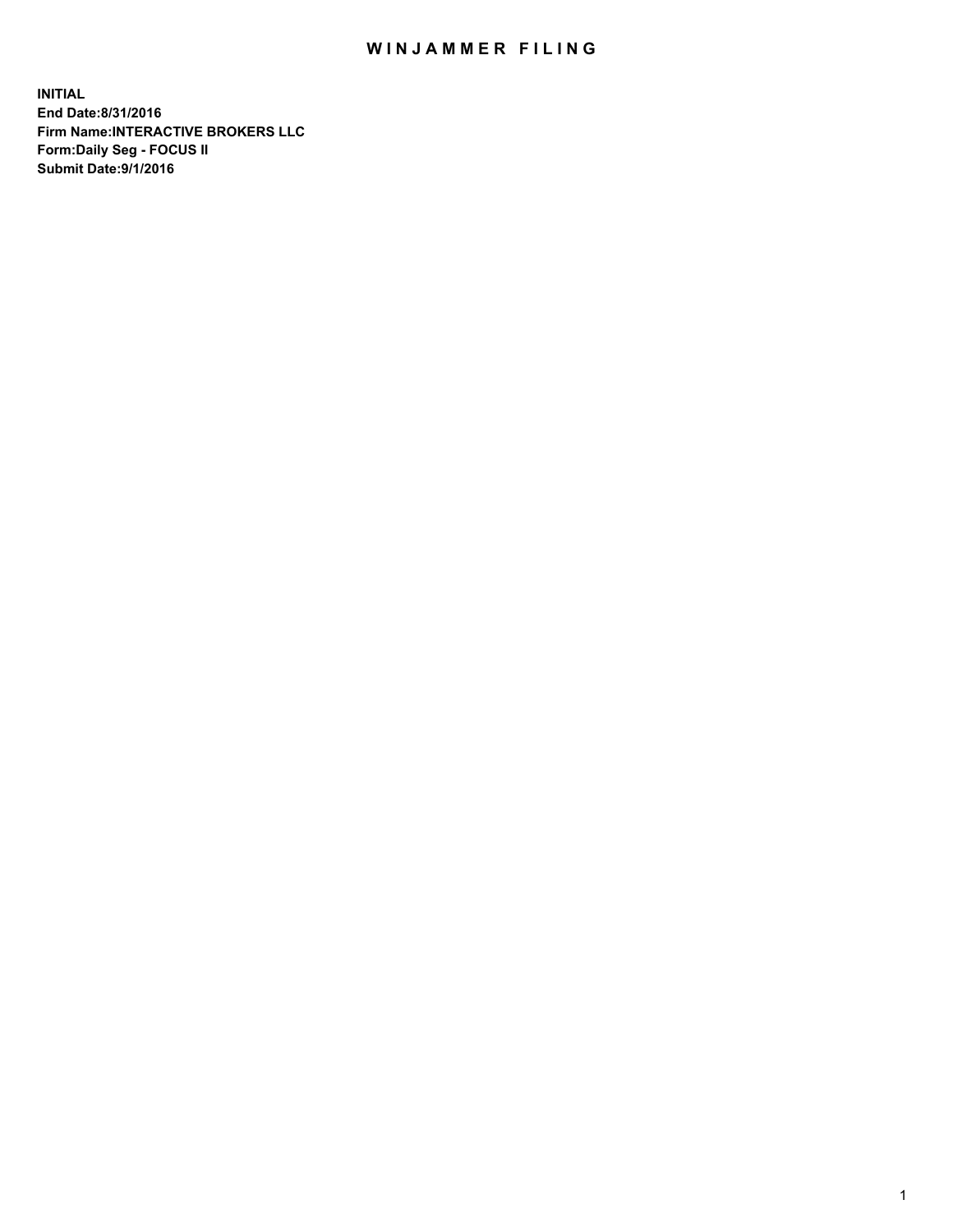## **INITIAL End Date:8/31/2016 Firm Name:INTERACTIVE BROKERS LLC Form:Daily Seg - FOCUS II Submit Date:9/1/2016 Daily Segregation - Cover Page**

| Name of Company<br><b>Contact Name</b><br><b>Contact Phone Number</b><br><b>Contact Email Address</b>                                                                                                                                                                                                                          | <b>INTERACTIVE BROKERS LLC</b><br><b>James Menicucci</b><br>203-618-8085<br><u>jmenicucci@interactivebrokers.c</u><br>om |
|--------------------------------------------------------------------------------------------------------------------------------------------------------------------------------------------------------------------------------------------------------------------------------------------------------------------------------|--------------------------------------------------------------------------------------------------------------------------|
| FCM's Customer Segregated Funds Residual Interest Target (choose one):<br>a. Minimum dollar amount: ; or<br>b. Minimum percentage of customer segregated funds required:%; or<br>c. Dollar amount range between: and; or<br>d. Percentage range of customer segregated funds required between:% and%.                          | <u>0</u><br>0<br><u>155,000,000 245,000,000</u><br>0 <sub>0</sub>                                                        |
| FCM's Customer Secured Amount Funds Residual Interest Target (choose one):<br>a. Minimum dollar amount: ; or<br>b. Minimum percentage of customer secured funds required:%; or<br>c. Dollar amount range between: and; or<br>d. Percentage range of customer secured funds required between:% and%.                            | $\overline{\mathbf{0}}$<br>0<br>80,000,000 120,000,000<br>0 <sub>0</sub>                                                 |
| FCM's Cleared Swaps Customer Collateral Residual Interest Target (choose one):<br>a. Minimum dollar amount: ; or<br>b. Minimum percentage of cleared swaps customer collateral required:% ; or<br>c. Dollar amount range between: and; or<br>d. Percentage range of cleared swaps customer collateral required between:% and%. | $\underline{\mathbf{0}}$<br>$\overline{\mathbf{0}}$<br>0 <sub>0</sub><br><u>00</u>                                       |

Attach supporting documents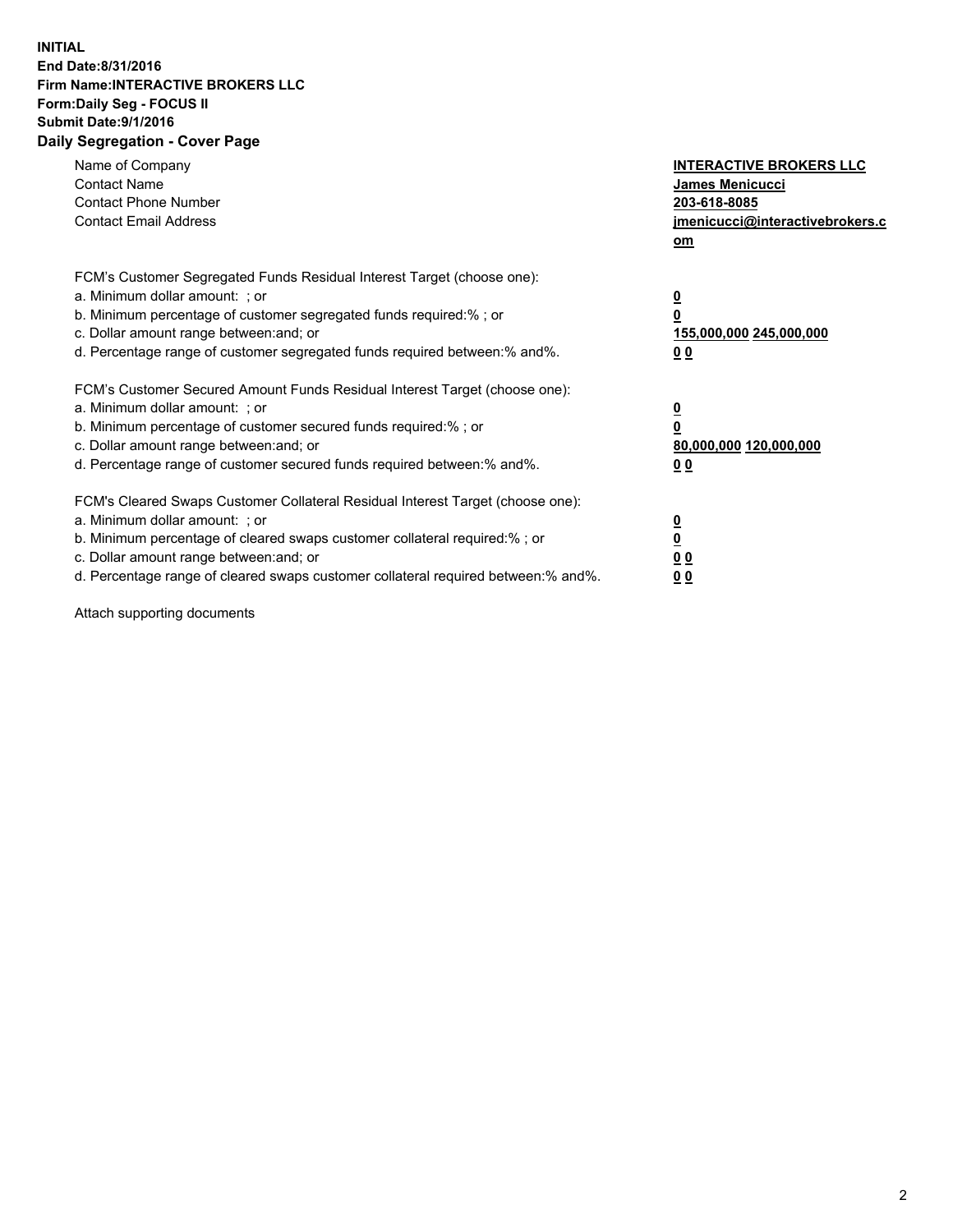## **INITIAL End Date:8/31/2016 Firm Name:INTERACTIVE BROKERS LLC Form:Daily Seg - FOCUS II Submit Date:9/1/2016 Daily Segregation - Secured Amounts**

|     | Foreign Futures and Foreign Options Secured Amounts                                         |                                                      |
|-----|---------------------------------------------------------------------------------------------|------------------------------------------------------|
|     | Amount required to be set aside pursuant to law, rule or regulation of a foreign            | $0$ [7305]                                           |
|     | government or a rule of a self-regulatory organization authorized thereunder                |                                                      |
| 1.  | Net ledger balance - Foreign Futures and Foreign Option Trading - All Customers             |                                                      |
|     | A. Cash                                                                                     | 355,785,226 [7315]                                   |
|     | B. Securities (at market)                                                                   | $0$ [7317]                                           |
| 2.  | Net unrealized profit (loss) in open futures contracts traded on a foreign board of trade   | 12,913,587 [7325]                                    |
| 3.  | Exchange traded options                                                                     |                                                      |
|     | a. Market value of open option contracts purchased on a foreign board of trade              | 175,987 [7335]                                       |
|     | b. Market value of open contracts granted (sold) on a foreign board of trade                | -31,342 [7337]                                       |
| 4.  | Net equity (deficit) (add lines 1.2. and 3.)                                                | 368,843,458 [7345]                                   |
| 5.  | Account liquidating to a deficit and account with a debit balances - gross amount           | 56,933 [7351]                                        |
|     | Less: amount offset by customer owned securities                                            | 0 [7352] 56,933 [7354]                               |
| 6.  | Amount required to be set aside as the secured amount - Net Liquidating Equity              | 368,900,391 [7355]                                   |
|     | Method (add lines 4 and 5)                                                                  |                                                      |
| 7.  | Greater of amount required to be set aside pursuant to foreign jurisdiction (above) or line | 368,900,391 [7360]                                   |
|     | 6.                                                                                          |                                                      |
|     | FUNDS DEPOSITED IN SEPARATE REGULATION 30.7 ACCOUNTS                                        |                                                      |
| 1.  | Cash in banks                                                                               |                                                      |
|     | A. Banks located in the United States                                                       | 4,000,000 [7500]                                     |
|     | B. Other banks qualified under Regulation 30.7                                              | 0 [7520] 4,000,000 [7530]                            |
| 2.  | Securities                                                                                  |                                                      |
|     | A. In safekeeping with banks located in the United States                                   | 413,824,735 [7540]                                   |
|     | B. In safekeeping with other banks qualified under Regulation 30.7                          | 0 [7560] 413,824,735 [7570]                          |
| 3.  | Equities with registered futures commission merchants                                       |                                                      |
|     | A. Cash                                                                                     | $0$ [7580]                                           |
|     | <b>B.</b> Securities                                                                        | $0$ [7590]                                           |
|     | C. Unrealized gain (loss) on open futures contracts                                         | $0$ [7600]                                           |
|     | D. Value of long option contracts                                                           | $0$ [7610]                                           |
|     | E. Value of short option contracts                                                          | 0 [7615] 0 [7620]                                    |
| 4.  | Amounts held by clearing organizations of foreign boards of trade                           |                                                      |
|     | A. Cash                                                                                     | $0$ [7640]                                           |
|     | <b>B.</b> Securities                                                                        | $0$ [7650]                                           |
|     | C. Amount due to (from) clearing organization - daily variation                             | $0$ [7660]                                           |
|     | D. Value of long option contracts                                                           | $0$ [7670]                                           |
|     | E. Value of short option contracts                                                          | 0 [7675] 0 [7680]                                    |
| 5.  | Amounts held by members of foreign boards of trade                                          |                                                      |
|     | A. Cash                                                                                     | 73,856,699 [7700]                                    |
|     | <b>B.</b> Securities                                                                        | $0$ [7710]                                           |
|     | C. Unrealized gain (loss) on open futures contracts                                         | 409,789 [7720]                                       |
|     | D. Value of long option contracts                                                           | 175,988 [7730]                                       |
|     | E. Value of short option contracts                                                          | <mark>-31,342</mark> [7735] <b>74,411,134</b> [7740] |
| 6.  | Amounts with other depositories designated by a foreign board of trade                      | $0$ [7760]                                           |
| 7.  | Segregated funds on hand                                                                    | $0$ [7765]                                           |
| 8.  | Total funds in separate section 30.7 accounts                                               | 492,235,869 [7770]                                   |
| 9.  | Excess (deficiency) Set Aside for Secured Amount (subtract line 7 Secured Statement         | 123,335,478 [7380]                                   |
|     | Page 1 from Line 8)                                                                         |                                                      |
| 10. | Management Target Amount for Excess funds in separate section 30.7 accounts                 | 80,000,000 [7780]                                    |
| 11. | Excess (deficiency) funds in separate 30.7 accounts over (under) Management Target          | 43,335,478 [7785]                                    |
|     |                                                                                             |                                                      |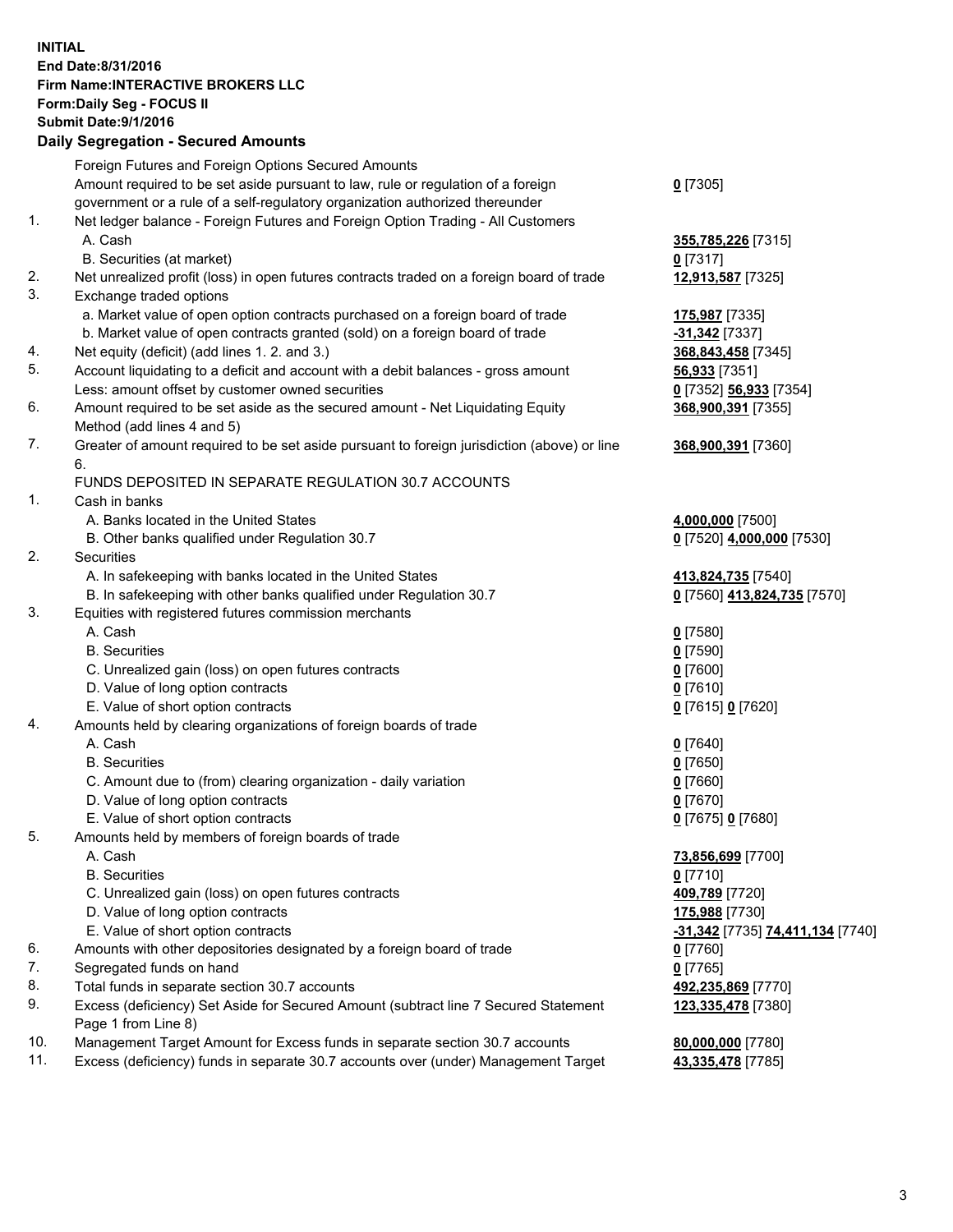**INITIAL End Date:8/31/2016 Firm Name:INTERACTIVE BROKERS LLC Form:Daily Seg - FOCUS II Submit Date:9/1/2016 Daily Segregation - Segregation Statement** SEGREGATION REQUIREMENTS(Section 4d(2) of the CEAct) 1. Net ledger balance A. Cash **3,028,032,626** [7010] B. Securities (at market) **0** [7020] 2. Net unrealized profit (loss) in open futures contracts traded on a contract market **-84,785,135** [7030] 3. Exchange traded options A. Add market value of open option contracts purchased on a contract market **138,386,670** [7032] B. Deduct market value of open option contracts granted (sold) on a contract market **-200,362,200** [7033] 4. Net equity (deficit) (add lines 1, 2 and 3) **2,881,271,961** [7040] 5. Accounts liquidating to a deficit and accounts with debit balances - gross amount **66,065** [7045] Less: amount offset by customer securities **0** [7047] **66,065** [7050] 6. Amount required to be segregated (add lines 4 and 5) **2,881,338,026** [7060] FUNDS IN SEGREGATED ACCOUNTS 7. Deposited in segregated funds bank accounts A. Cash **96,024,152** [7070] B. Securities representing investments of customers' funds (at market) **1,959,341,440** [7080] C. Securities held for particular customers or option customers in lieu of cash (at market) **0** [7090] 8. Margins on deposit with derivatives clearing organizations of contract markets A. Cash **30,144,788** [7100] B. Securities representing investments of customers' funds (at market) **1,118,409,852** [7110] C. Securities held for particular customers or option customers in lieu of cash (at market) **0** [7120] 9. Net settlement from (to) derivatives clearing organizations of contract markets **-13,365,413** [7130] 10. Exchange traded options A. Value of open long option contracts **139,349,971** [7132] B. Value of open short option contracts **-201,325,522** [7133] 11. Net equities with other FCMs A. Net liquidating equity **0** [7140] B. Securities representing investments of customers' funds (at market) **0** [7160] C. Securities held for particular customers or option customers in lieu of cash (at market) **0** [7170] 12. Segregated funds on hand **0** [7150] 13. Total amount in segregation (add lines 7 through 12) **3,128,579,268** [7180] 14. Excess (deficiency) funds in segregation (subtract line 6 from line 13) **247,241,242** [7190] 15. Management Target Amount for Excess funds in segregation **155,000,000** [7194] 16. Excess (deficiency) funds in segregation over (under) Management Target Amount **92,241,242** [7198]

Excess